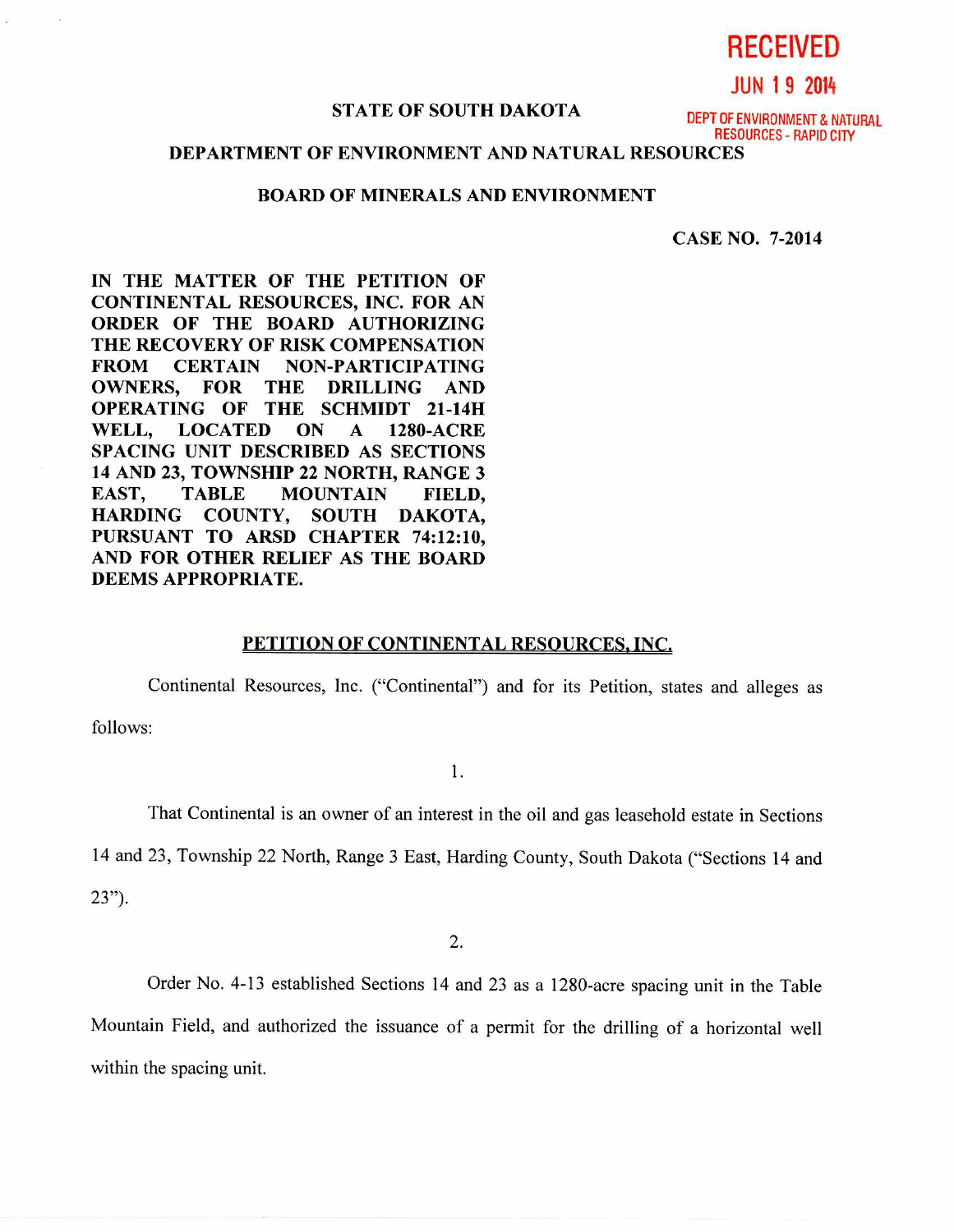That Sections 14 and 23 constitute the spacing unit for the Schmidt 21-14H well, in the Table Mountain Field.

4.

The Department of Environment and Natural Resources issued a permit to drill the Schmidt 21-14H well as a horizontal well on July 25, 2013. Drilling of the Schmidt 21-14H well commenced on October 28, 2013.

5.

Order No. 31-13, dated September 16, 2013, pooled all interests in the spacing unit for the Table Mountain Field described as Sections 14 and 23, designated Continental as the operator of the Schmidt 21-14H well, and recognized Continental's right to submit further application to the Board requesting recovery of risk compensation from any non-participating owners as provided for by South Dakota Codified Laws (SDCL) Ch. 45-9 and Administrative Rules of South Dakota (ARSD) Ch. 74:12:10.

6.

The Schmidt 21-14H was spud on or about October 28, 2013 and completed on December 30, 2013.

7.

That ARSD 74:12:10:01 provides for the recovery of risk compensation from any owner who elects not to participate in the risk and cost of drilling and operating a well in an established spacing unit.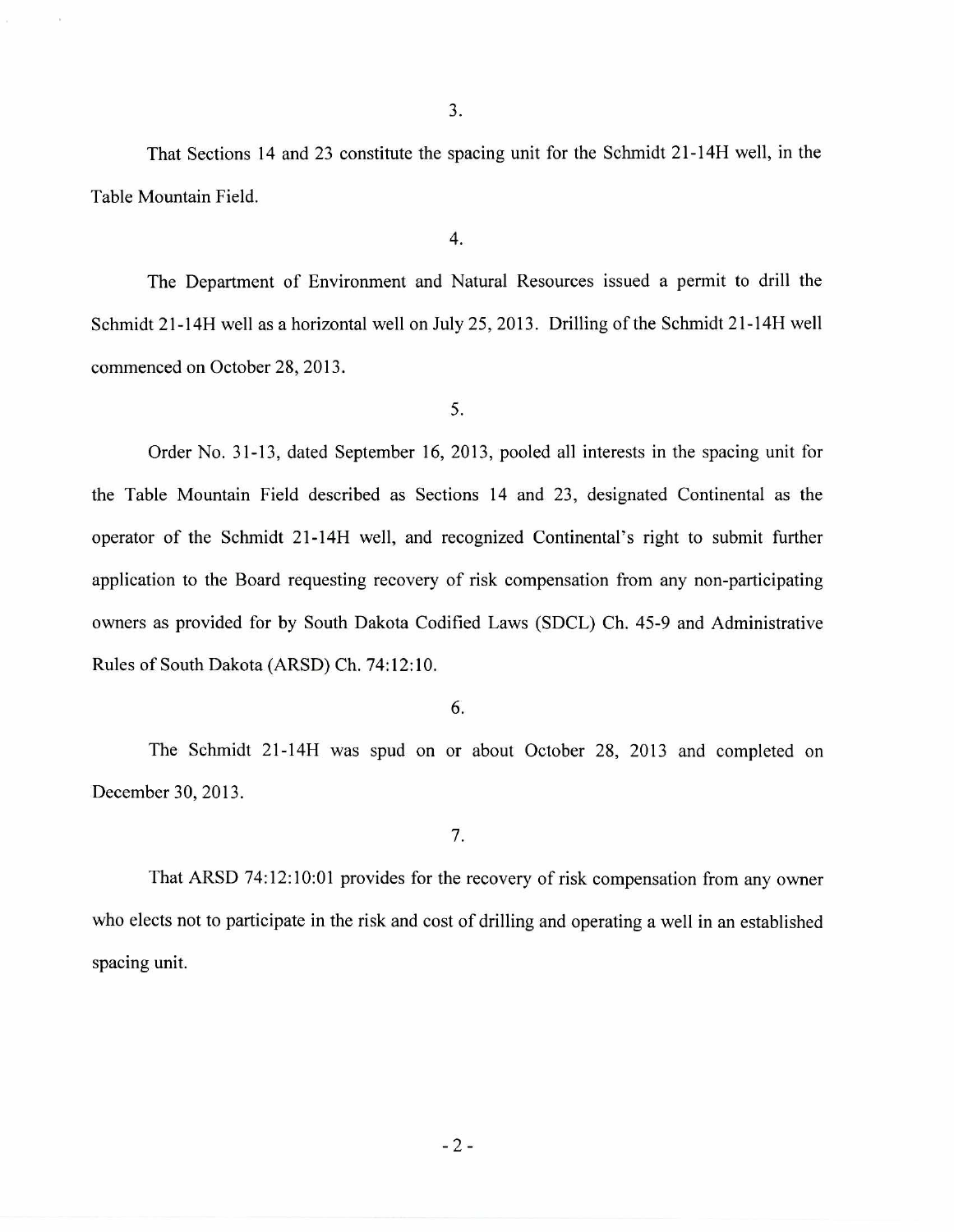That ARSD 74:12:10:02 provides if the nonparticipating owner's interest in the spacing unit is derived from a lease or other contract for development, the risk compensation is twohundred percent of the nonparticipating owner's share of the reasonable actual costs of drilling, reworking, side-tracking, deepening, plugging back, testing, completing and recompleting the well and the costs of newly acquired equipment in the well including the wellhead connection.

### 9.

That ARSD 74:12:10:03 provides if the nonparticipating owner's interest in the spacing unit is not subject to a lease or other contract for development, the risk compensation is onehundred percent of the nonparticipating owner's share of the reasonable actual costs of drilling, reworking, side-tracking, deepening, plugging back, testing, completing and recompleting the well and the costs of newly acquired equipment in the well including the wellhead connection.

## 10.

That the following unleased owners have elected not to participate in the drilling and operating of the Schmidt 21-14H well:

- (a) Linda Petroleum Co.;
- (b) Williston Projects, Inc.;
- (c) Scott Ping, Heir of Gladys Jensen;
- (d) Sue Ann Arnold, Personal Representative for Elsie A. Phillips; and
- (e) Frank Jeppi, Rosina Dewar, and Nydia Goode as Trustees of the Frank Jeppi By-Pass Trust.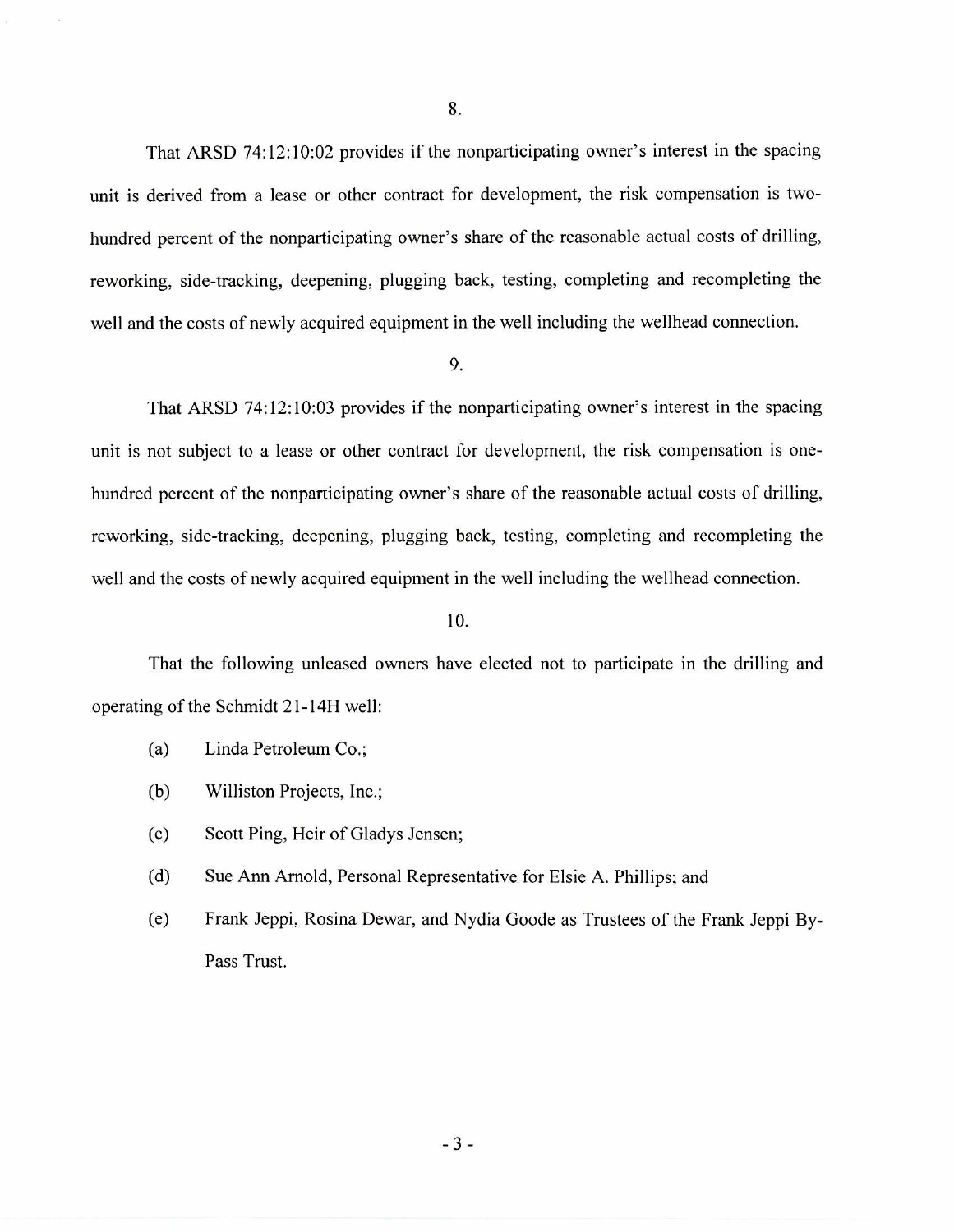11.

That Continental made a good faith attempt to have the above-referenced owners execute an oil and gas lease but was unsuccessful.

12.

That the following leasehold owners have elected not to participate in the drilling and operating of the Schmidt 21-14H well:

(a) Prima Exploration, Inc.;

(b) Captiva Resources, Inc.; and

(c) Marshall Resources, LLC.

13.

That a well proposal was forwarded to the above-referenced unleased and leasehold owners and said owners failed or refused to respond to the same, or elected not to participate.

14.

That Continental therefore requests that the Board enter an order authorizing the recovery of risk compensation from the non-participating owners described above, as provided by ARSD Ch. 74:12:10, for the drilling and operating of the Schmidt 21-14H well located in a spacing unit described as Sections 14 and 23, Township 22 North, Range 3 East, Harding County, South Dakota, and for other relief as the Board deems appropriate.

**WHEREFORE,** Continental respectfully requests that notice of this matter be provided as required by South Dakota laws and that thereafter the Board of Minerals and Environment enter an order granting the relief requested herein.